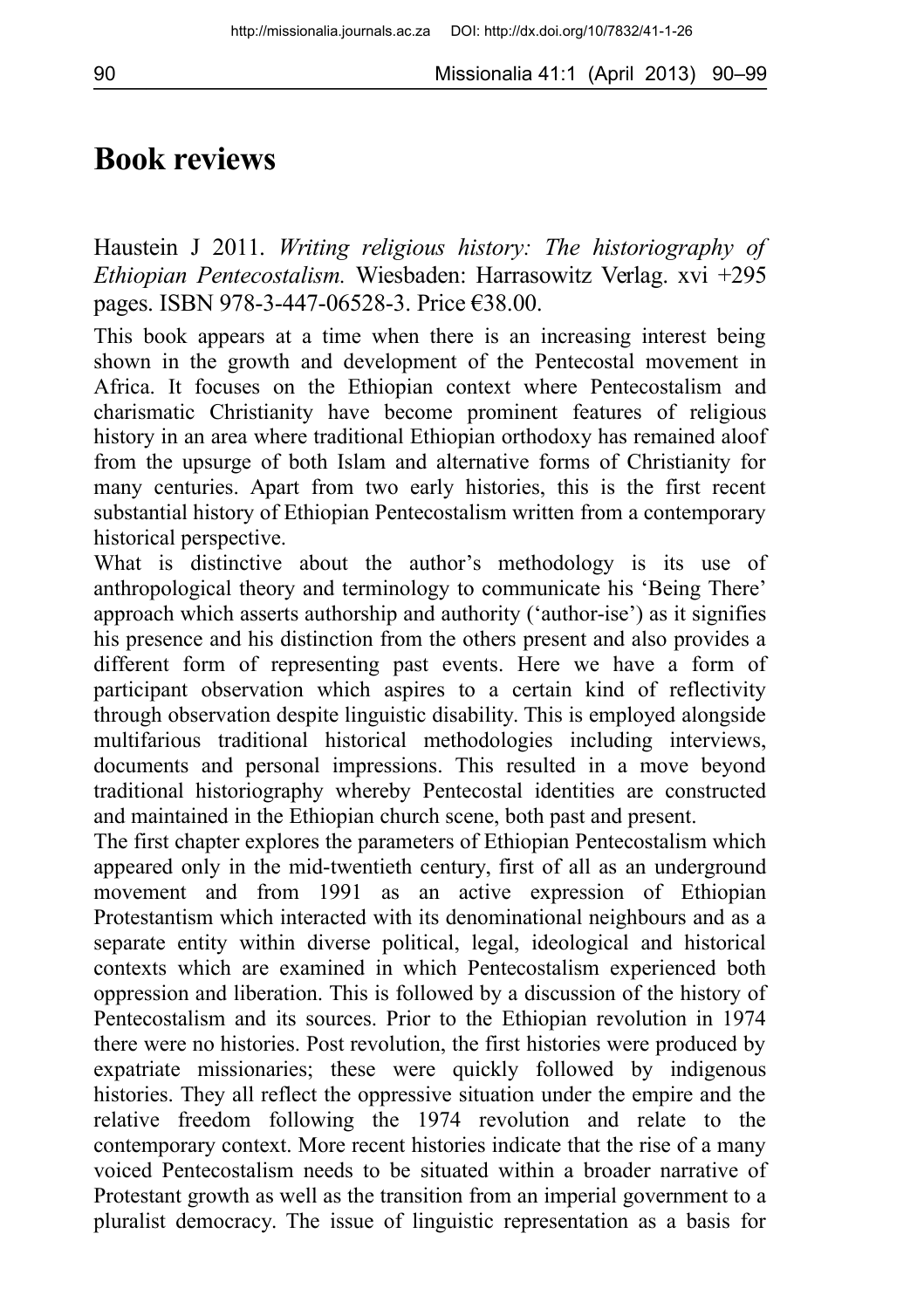historical fact has received scrutiny from a number of perspectives eg. postcolonial studies and is integral to historiography as a source for material evidence and the manner in which it is represented are fundamental to historical discourse since the fact and its narrative give meaning to one another.

Chapter two discusses histories relate the growth and development of the Pentecostal movement to the earlier missionary endeavour. The missionary contribution may be summarised as a study of legacy and influence alongside the historical idea of missionary independence as emancipation from the missions. Chapter three looks at how these histories use revival movements to form a consolidated account of the origins of Pentecostalism.

Chapter four analyses the narratives of the persecution of Pentecostals under the closing years of Haile Selassie's rule and how persecution and politics are represented. Interestingly, in all its engagements with the state authorities the author discerns three foundational narratives – a foundational critique of the system integrated into a persecution plot, a deep spiritual endurance based in the conviction that this is part of a divinely determined history and the call to negotiate a resolution within the established political dispensation. Chapter five examines the period following the revolution and attempts to relate the persecution of the charismatic movement to its overt expression. The conclusion focuses on historiographical questions.

This volume is a significant contribution to African historiography and an important addition to our knowledge of the Pentecostal scene. It unfortunate, however, that it does not live up to its early promise to focus on an approach based in 'being there'. This would have provided an innovative dimension that could enhance many such histories that are in process. Nonetheless, this does not detract from its value.

*Reviewer: Prof GA Duncan, Faculty of Theology, University of Pretoria, PRETORIA, 0002.*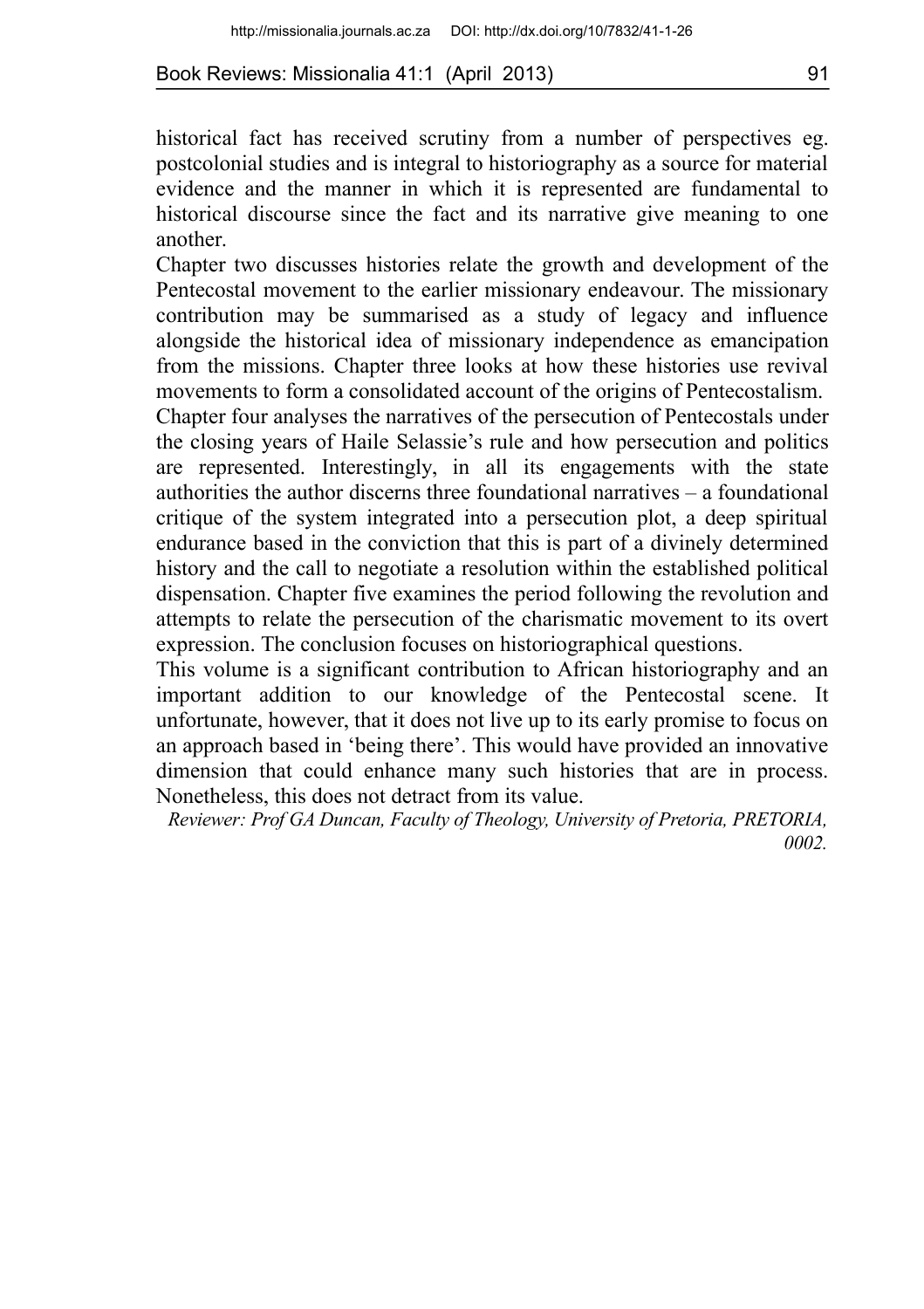Jørgensen K 2012. *Equipping for service: Christian leadership in church and society.* Oxford: Regnum. xiv +150 pages. ISBN 978-1-908355-06-5. No price quoted.

A few years ago, I undertook a course in Leadership and Management the concept of servant leadership was well to the fore. However, this was presented as a secular contribution, with copious references to Robert Greenleaf's significant work in this field, to such an understanding of leadership. It was unbelievable that this biblical approach to leadership was passed off as a recent development in the secular realm. The author of this book had many years of experience of leadership in church and mission in various contexts globally and writes in a manner that integrates scriptural witness, philosophy and contemporary management theory. This demonstrates that he is a 'reflective practitioner. This book might be described as a by-product of the Third Lausanne Congress held in Cape Town in 2010, where Christian leadership was at the forefront of many discussions.

The Christian concept of diakonia (service) lies at the heart of this approach to leadership and underpins the entire work. For a book of its relative size, it is packed with a comprehensive array of topics to be considered in leadership formation, including the need for leadership, theories and models, a theology of servant leadership, the identification and promotion of leaders, team leadership, management and leadership, strategies and planning and models for training. But what is especially significant here is that the author tackles the thorny issues related to leadership with sensitivity and adherence to biblical truth – issue which include gender and leadership, and leadership in society and culture. The book ends with the author's attempt to project types of good leadership practice and summarises his thesis that all that is required for good leadership is 'to have a heart for people'.

The only jarring note I found in this book is related to the issue of spiritual conflict and the assertion that 'a Christian leader must know how Satan attacks at the person al level, in human relations and through witchcraft and evil spirits' (p.14). This almost put me off reading further. As someone who has served outside my country of origin for many years, I found this statement both presumptious and theologically dangerous and could have negatively influenced my evaluation of the chapter on leadership and culture.

Yet, despite this, I was glad that I read on for this book still does have a value for anyone involved in church leadership and that should involve all of us called to Christian service in mission.

*Reviewer: Prof GA Duncan, Faculty of Theology, University of Pretoria, PRETORIA, 0002.*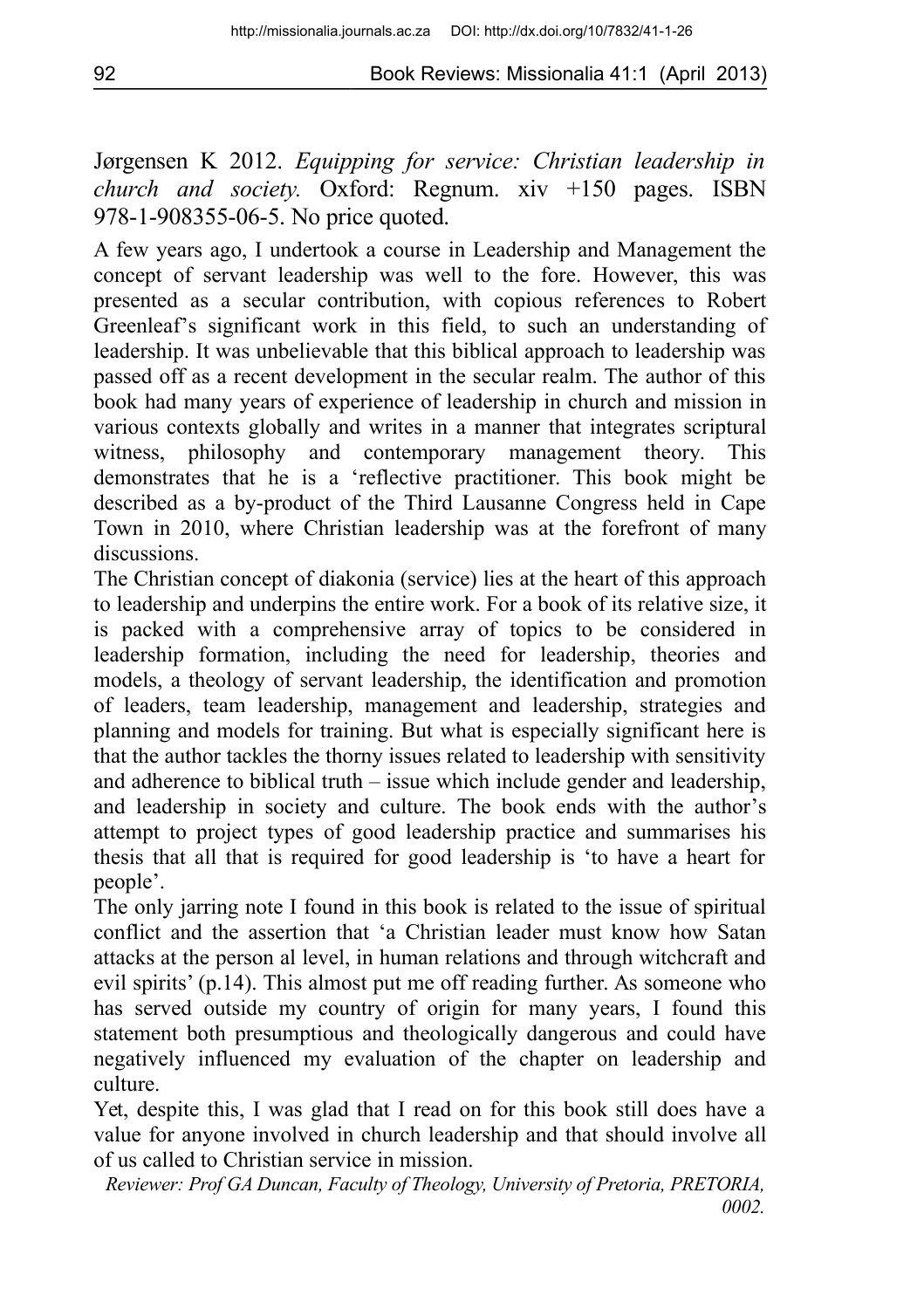## Farhadian CE (ed.) 2012. *Introducing world Christianity*. Oxford: Blackwell. x +280 pages. ISBN 978-1-4051-8248-5. Price \$39.95.

For some time we have been lamenting the absence of historical work which takes serious account of advances in the social sciences. Individual monographs focussing in specific context have appeared but here is the first attempt to apply this approach to global Christianity and as it does so it takes substantial account of the missionary contribution and avoids simplistic conclusions based on unsubstantiated generalisations. Throughout there is strong interaction between history and the social sciences in discussing the contribution of Christianity to the transformation of society. This is a composite work drawing on the expertise of experts in their field mainly from the (north) Americas

The editor introduces the central theme by posing the question 'What difference has Christianity made in the world?' (p.3) This is aligned to the development of indigenous forms of Christianity in global perspective. Thereafter, the book is arranged in five parts – Africa, Europe, Asia, Americas and the Pacific. Interestingly, Europe is not dealt with first. Africa may have been chosen as perhaps the earliest prime location of Christian advance. Each part is then divided into sub-sections. Europe is dealt with in only two chapters while almost all the others have four. The balance is certainly skewed in favour of those parts of the world where Christianity has made significant advances in recent history. One thing that becomes immediately obvious is the importance of the role of religion in shaping modern cultures globally. Perhaps the exception is western Europe where religion continues to decline except under the influence of diasporic communities. Foremost among these are Islam and Christianity with a more overt role being assigned to religion in politics, business and the public sphere. Islam's impact is predominantly among established populations, while Christianity's is more diffuse and reaches to new lands. While financial power still resides in the West, even media power is being adopted on a large scale particularly in Pentecostal circles. It also becomes apparent that while Islam and mainline Christianity appeal mainly to a middle class culture the rapidly rising Pentecostal brand appeals to a poorer less well educated population and promotes a significantly more conservative evangelical theology especially as it relates to gender and sexuality issues. A concluding chapter by Robert Woodberry brings the volume to a close by evaluating the history, spread and social influence of world Christianity by surveying ancient African and Asian Christianity and its social impact, Christianity during the European colonial period and its social consequences, the social and religious outcomes of missions during the colonial period, 'postcolonial' Christianity and its social influence, contextualisation and indigenisation and religious persecution and violence. While it is generally positive in its assessment we cannot help but agree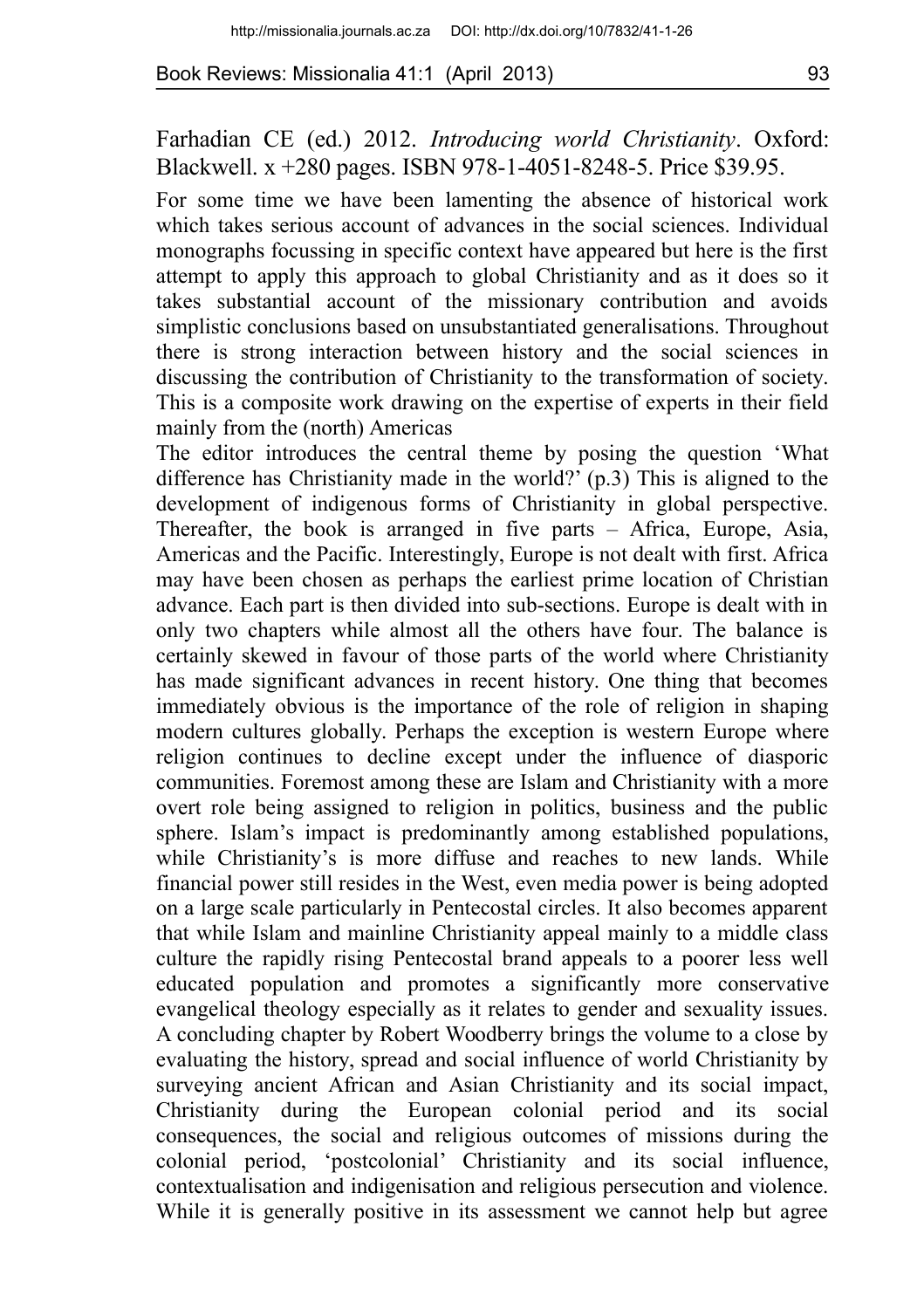with the pessimistic conclusion regarding the 'isolation of European "Christendom". Gladly, however, this is a tale of renewal and revitalisation. This book offers an exciting new approach to the history of world Christianity compared with books of an earlier generation which, good though they may have been, simply recounted the narrative events of past church history within an exclusive discipline. It is unfortunate in the choice of writers, few have been chosen from among indigenous scholars. Nonetheless it will become an excellent resource for serious scholars of contemporary Christianity.

*Reviewer: Prof GA Duncan, Faculty of Theology, University of Pretoria, PRETORIA, 0002.*

Nielssen H, Okkenhaug IM & Skeie KH 2011. *Protestant missions and local encounters in the nineteenth and twentieth centuries: Unto the ends of the world*. Leiden: Brill viii +337 pages. ISBN 978-90-04-20298-6. No price quoted.

It is interesting to note that the subtitle of this book is the same as the title of a book by leading Scots historian, Prof Tom Devine, published in the same year: *To the ends of the earth: Scotland's global diaspora*. Though one is history and the other mission history, and although the Scots have been intrepid emigrants, and hence, immigrants, they are not alone, certainly in the world of missionary enterprise. This particular book deals with the often overlooked aspect of trans-national mission. What is innovative is that the contributors come from a variety of disciplines. They offer an interesting range of case-studies within an developing Christian empire. But side by side with this, missionaries operated as agents of nation states and this book serves to show how the national and transnational relationships were linked. This is a departure from more traditional approaches which viewed mission from national and denominational perspectives and took little account of missionaries as emissaries of globalisation who affected social processes at home and abroad as they, organisations and movements spanned out from western Europe as Christian expressions which were central to novel World Cultures through work in health, education, ethnography and aid work. It was in such contexts that inconsistencies arose between mission, nationalism and colonisation particularly between their opposing and sometimes ambiguous concepts of Empire.

One of the emerging themes is the manner in which the 'self' and 'other ' were conceptualised. Mikaelsson explores this through an analysis of missionary biographies. Ustorf analyses the paradoxes in the contrasts between these same categories, while Nielssen discusses comparisons and contrasts in the works of Lars Dahle (Norwegian) and James Sibree (British). Marten challenges the use of 'self' and 'other' by arguing that they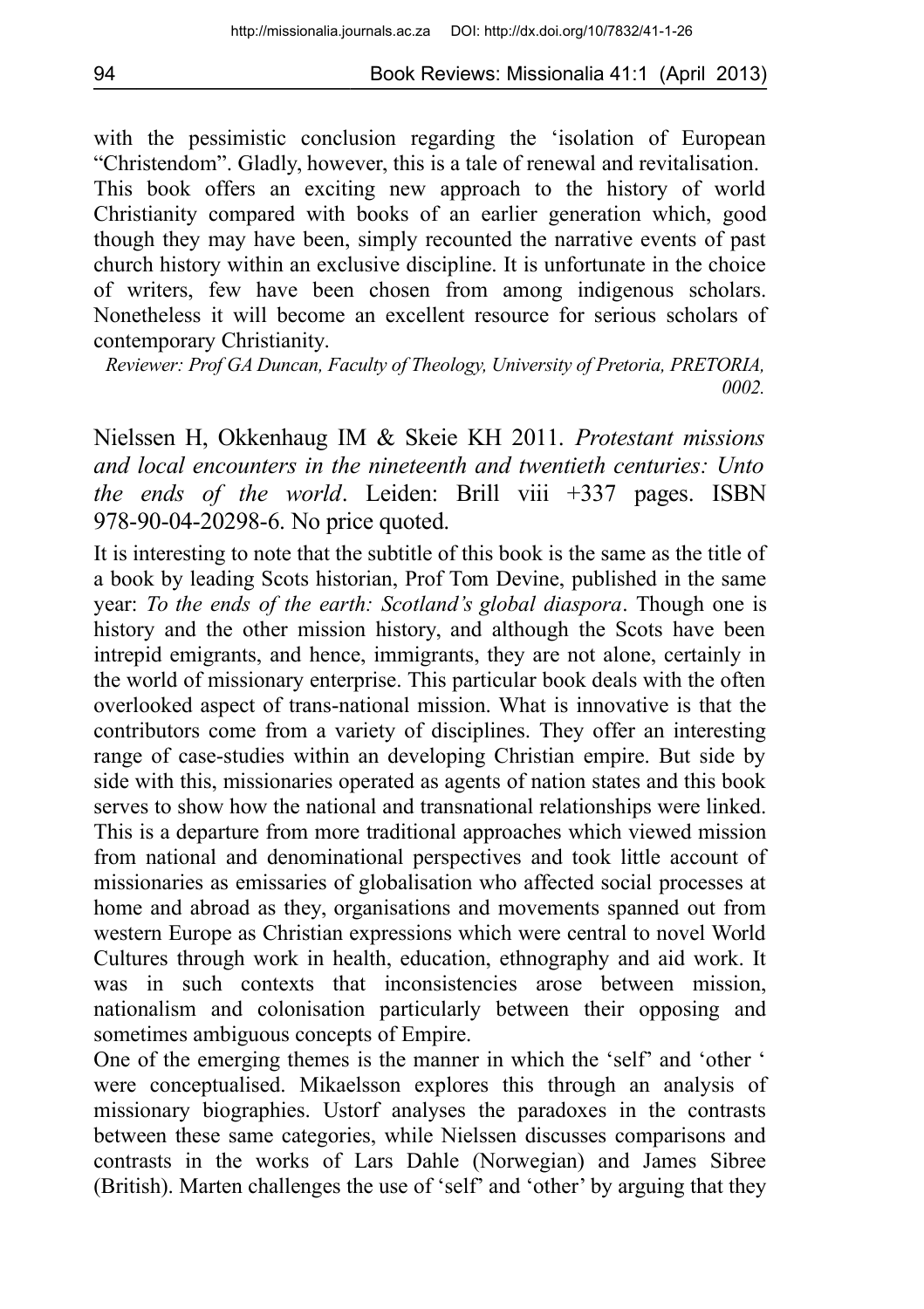are tied to a colonial interpretation as he attempts to re-imagine the concepts of metropole and periphery.

Another theme is the impact of missionaries to socio-cultural transformation in the sending nations. Sandmo demonstrates the potential for conflict between discourses in missionary and medical practice and theory and how they became politicised. Okkenhaug picks up the influence of reciprocal processes in the role played by missionaries in the construction of the Armenian nation through participating in creating and strengthening of boundaries and hierarchies. The theme of indigenous socially transformative projects is reviewed in the papers by Henninngsen, Murre-van den Berg and Skeie in situations where local people appropriated Christianity for their own purposes in cooperation with as well as in opposition to missionaries under the influence of the indigenous context. The role of women is reducing the boundaries between the public and private domains in mission practice. Livne demonstrates this in her study of Annie Royle Taylor. Mikaelsson and Brouwer show how women did not simply engage in women to women mission but expanded the function of women in the public sphere. Gaitskell, Possing and Ustorf employ the genre of biography to explore the work of missionaries and global mission history revealing the significant element of personal choice. This genre can perform a rallying point for interdisciplinary work and also a humanising force in historical study.

This study provides a link from mission to development through the formation of a global consciousness (despite its negative over- and undertones. It is a work of great erudition for the scholar rather than the student. However, it makes a substantial contribution to the interdisciplinary mission history.

*Reviewer: Prof GA Duncan, Faculty of Theology, University of Pretoria, PRETORIA, 0002.*

Wild-Wood E & Rajkumar P (ed.) 2013. *Foundations for mission*. Oxford: Regnum  $vi + 309$  pages. ISBN 978-1-908355-12-6. No price quoted.

This book is yet another edition to the emerging corpus of material from the preparation, duration and aftermath of the Edinburgh 2010 world missionary conference. Here we have a valuable resource for discussing the very basics of mission. On what base is the mission of the triune god built. We are offered an innovative threefold answer: exploring experience (despite the lack of clarity in defining experience) , exploring the bible (according to which hermeneutic, geographical location and definition of mission) and exploring theology (from different traditions with a primary focus on the doctrines of the Trinity and the Holy Spirit). We are fairly used to exploring the latter two, but the exploration of experience is a new mark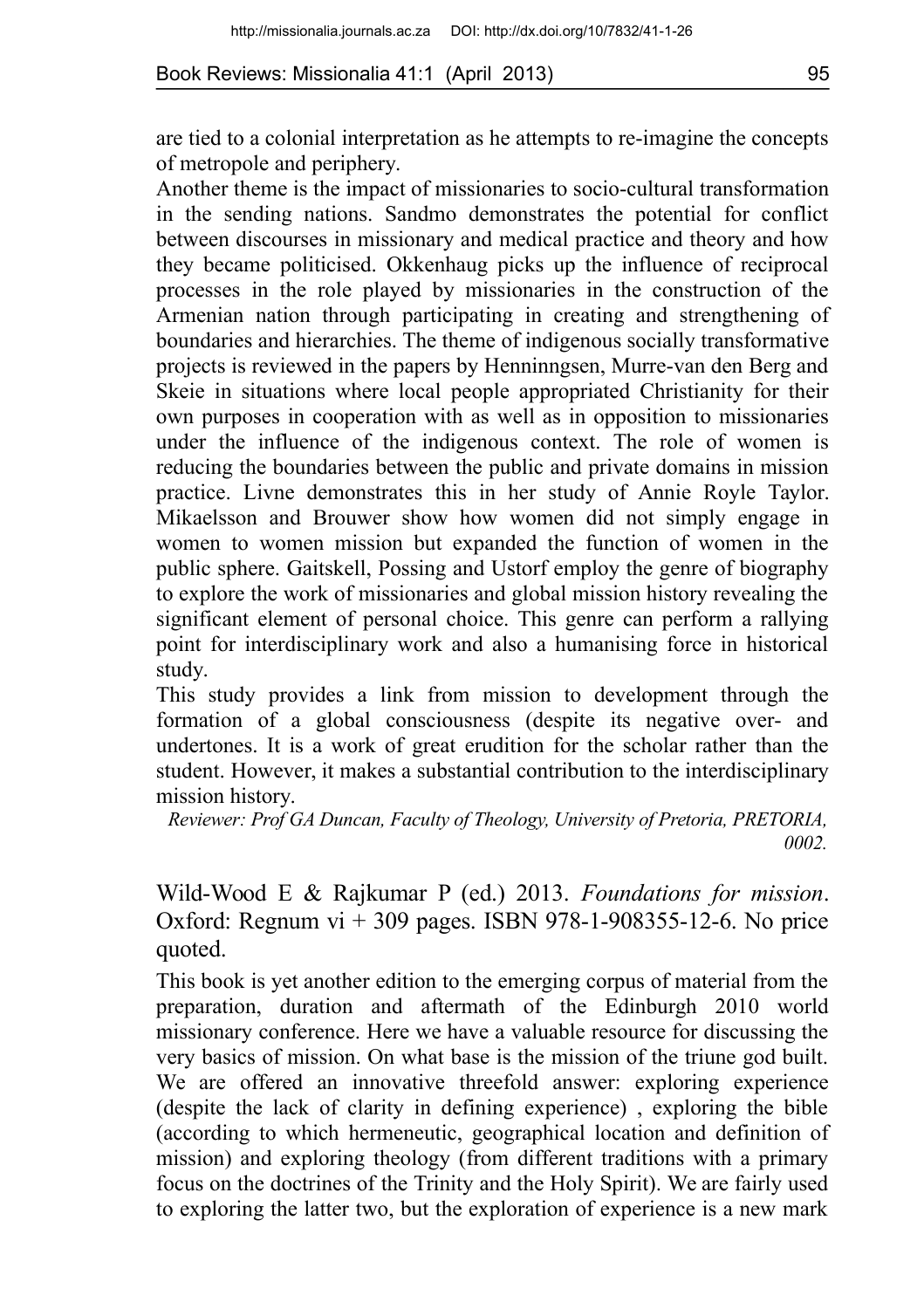of the foundations of mission. Finally, there is an attempt to review the possibility of bringing these approaches together through time and space pointing to the possibility of marking pointers into the future taking account of divergences in traditions. Two appendices are included which are taken from other sources for the conference.

In Part One, Price and Richards paper is helpful in its query regarding the foundation for mission have and meaning, and therefore relevance, beyond the lived experience of Christians particularly with regard to mission and justice. Mitchell's article raises interesting questions for reflection, including the degree to which African Americans have been encouraged to discern their own involvement in their own history and the formation of their own identities through the study of other religious traditions. Her overall aim is to clarify that 'Critical historical inquiry informs, reforms and transforms' (p.44) in a context where their participation was not limited by slavery, but where the institution of slavery has moulded contemporary American religion. In this we are all in a process of becoming through empowerment.

In Part Two, Jacque Matthey's contribution offers an example of the use of experience focussing on the book of Proverbs, demonstrating that it is possible to blend biblical and experiential insights in the search for a basis for mission outreach. Writing from an Orthodox perspective in Part Three, Vassiliadis expresses a traditional approach to mission as a 'liturgy after the liturgy' (p.158), as the people (church) going forth in a mission of *shalom* (reconciliation) as pilgrims brining the kingdom as authentic reality. This approach brings the pneumatological and the eschatological together. We are given an enticing glimpse into the World Evangelisation conference from Lausanne, held in Cape Town, also in 2010, in Part Four. It becomes clear that these two conferences operated on very different bases, with the Cape Town conference being much larger and possible greater in impact. While Edinburgh was progressively reduced in size, representation and scope, privileging the wealthy West, Cape Town adopted an expansionist approach which succeeded in spite of a severe global economic recession.

In the Introduction, the editors refer to 'The calling of God's creatures to participate in God's love and care for the world is our mandate' (p.3). This is somewhat at odds with the actual events of Edinburgh 2010 when an officer of the conference was banned from the meetings and at least one delegate left the conference due to the bad feelings engendered by this. They also correctly affirm that 'The 1910 conference marked a transition between missionary eras' (p.3). I wonder of this will be said of the 2010 conference – I doubt it.

One of the interesting observations regarding this subject is the relatively little impact this conference has made compared with the Cape Town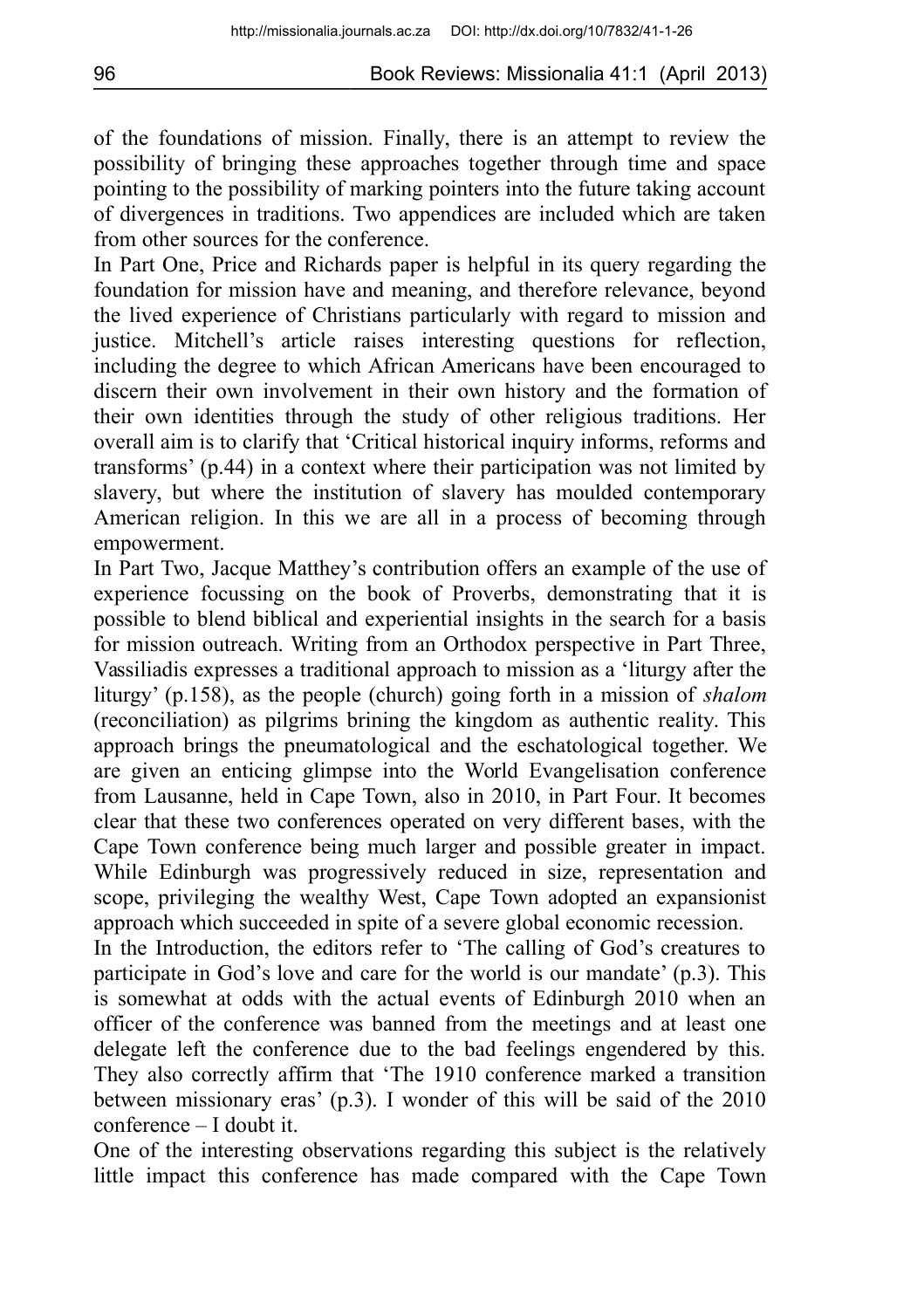conference of the One would hope that Edinburgh 2010 has had a greater impact than just being an on paper resource for future missiologists.

Despite my points of critique, this is a valuable addition to the emerging library of works on contemporary world mission, particularly when it is understood that they are not merely academic papers but arise out of the lived experience of mission encompassing peoples throughout the world.

*Reviewer: Prof GA Duncan, Faculty of Theology, University of Pretoria, PRETORIA, 0002.*

Pearson SC (ed.) 2010. *Supporting Asian Christianity's transition from mission to church: A history of the Foundation for theological education in south east Asia.* Grand Rapids: Eerdmans. xvi + 442 pages. ISBN 978-0-8028-6622-6. Price \$34.00.

Here is a book that adds substantially to our knowledge of Protestant missions in south-east Asia and to the growth and development of theological education opportunities in particular, especially in the field of contextual theology. It is narrated in considerable detail and focuses on the broader issue of the shift in emphasis in American mission from mission to church aiming at a change in paradigm from traditional mission to 'partnership'. It encompasses the transformation of missions, churches and educational institutions from the Second World War and locates these developments in the context of revolution and colonisation as the Christian community struggled to form indigenous leaders within a complex context replete with a mix of cultural, political and religious agenda.

The larger part of the book is devoted to an examination of the history of the Board of Founders of Nanking Theological Seminary and its successor agency, the Foundation for Theological Education in South East Asia (FTESEA). This is done in seven chapters. During this period, the region underwent radical political change and this challenged these organisations to constantly evaluate their modus operandi in the light of changing circumstances, not least the growth and dynamism of the faith, and become more open to evolving more Asian forms of expression. This was a multi-denominational experience and a positive manifestation of common witness. This work is based on primary sources and personal recollections. Hence, it offers the first comprehensive account of the topic. It also moves beyond the organisational component to describe the contributions of significant individuals, not least the contribution of John Fleming, Kosuke Koyama, Emerito Nacpil and Choo Lak Yeow. Valuable though this part of the book is in terms of narrative, what is lacking is a comprehensive analysis of the events. In chapter one, the drawn out story regarding the Wendel family bequest to Nanking Seminary, which is vital to the development of theological education in south east Asia, is interesting though somewhat superfluous to the main thrust of the book. This may not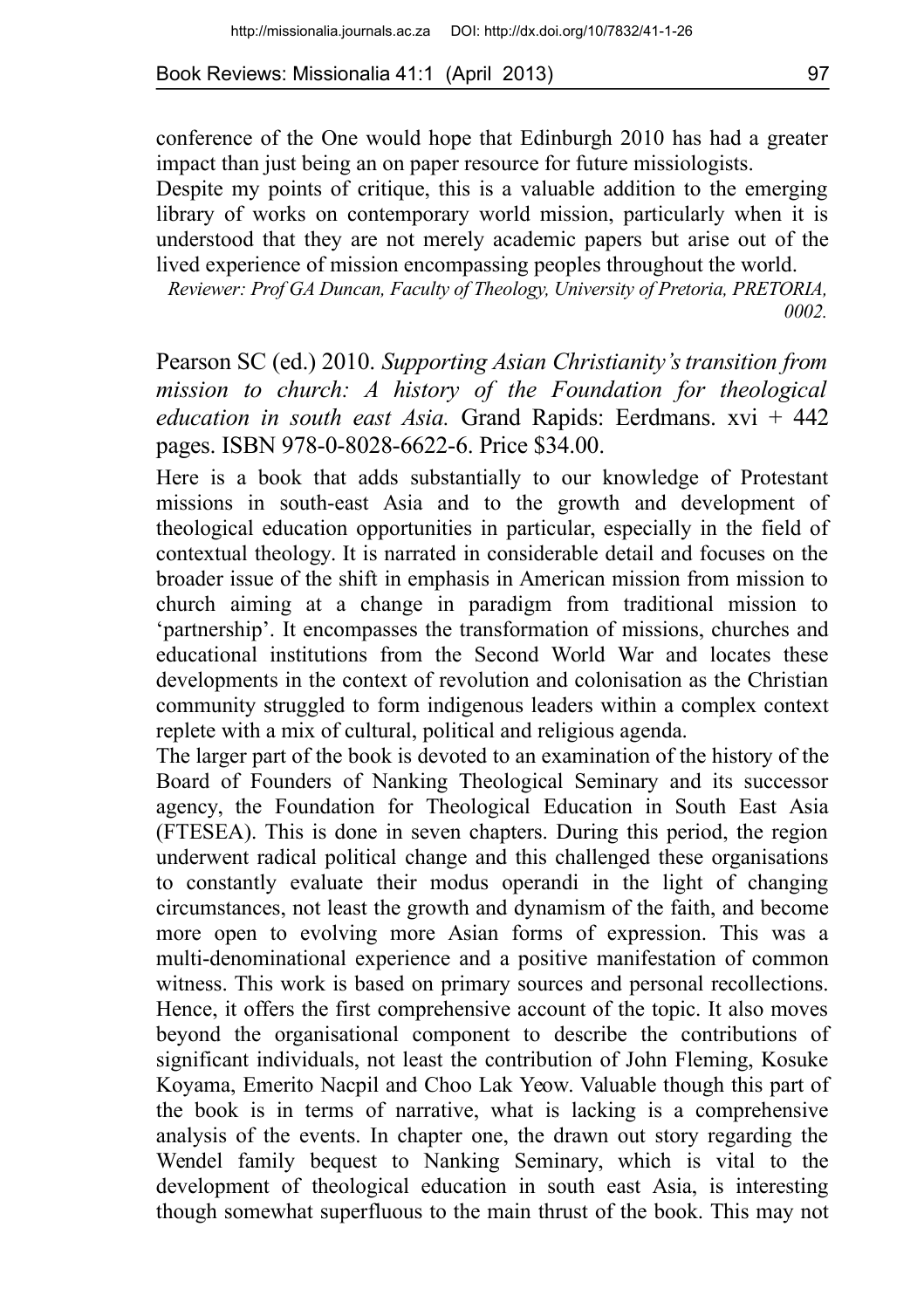be surprising when we take account of the process of writing the history. Following an attempt by an academically gifted member of the FTESEA, the project was handed over to an experienced historian whose manuscript was found to unacceptable in this form to a number of the foundation's trustees. It was then revised by the editor, also connected to the foundation.

All of this, however, is rectified by Michael Noon in his chapter on 'The Association for Theological Education in South East Asia (ATESEA), 1959-2002: A Pilgrimage in Theological Education'. This is a more substantive contribution than what precedes it.

Notwithstanding the above, this book makes a significant contribution to our understanding of developing trends within a particular field of the mission enterprise.

*Reviewer: Prof GA Duncan, Faculty of Theology, University of Pretoria, PRETORIA, 0002.*

Werner D, Esterline D, Kang N & Raja J (Eds,) 2010. *Handbook of theological education in world Christianity: Theological perspectives, ecumenical trends, regional surveys.* Pietermaritzburg: Cluster. xxix + 759 pages. ISBN 978 1 875053 87 2. Price ZAR

This monumental book is perhaps one of the least known but most important works emanating from the preparations for the Edinburgh 2010 world missionary conference. It's inspiration took only two years to materialise making it a work of substantial commitment. It is probably the most comprehensive exercise in gathering material on theological education on global perspective with a focus on the major themes at issue, contextual regional surveys and denominational perspectives ever undertaken within a positive ecumenical climate. Three markers define the approach adopted – quality biblical-theological education, authentic contextualisation and creativity. To these can be added various perspectives which mark recent developments in this field – interfaith dialogue, those with disabilities, HIV/AIDS, women, race, power and migration,post-colonial theological education and its relationship to the missio Dei. All of this comes under the umbrella of the framework of the Kingdom of God which is the prime objective of theological education.

 The first section is devoted to significant themes including mission, gender, ecumenicity, innovative educational approaches and race, power and migration which reflect the enormity of change that has taken place during the twentieth century and into the twenty first. Not the least of these is the role of spiritual formation in education for the ministry, a very necessary yet much contested theme depending on the denominational perspective promoted. Then there is the of bête noire of theological education - finance. The second part moves to consider regional surveys. This part demonstrates the durability of ministerial formation in situations fraught with social,